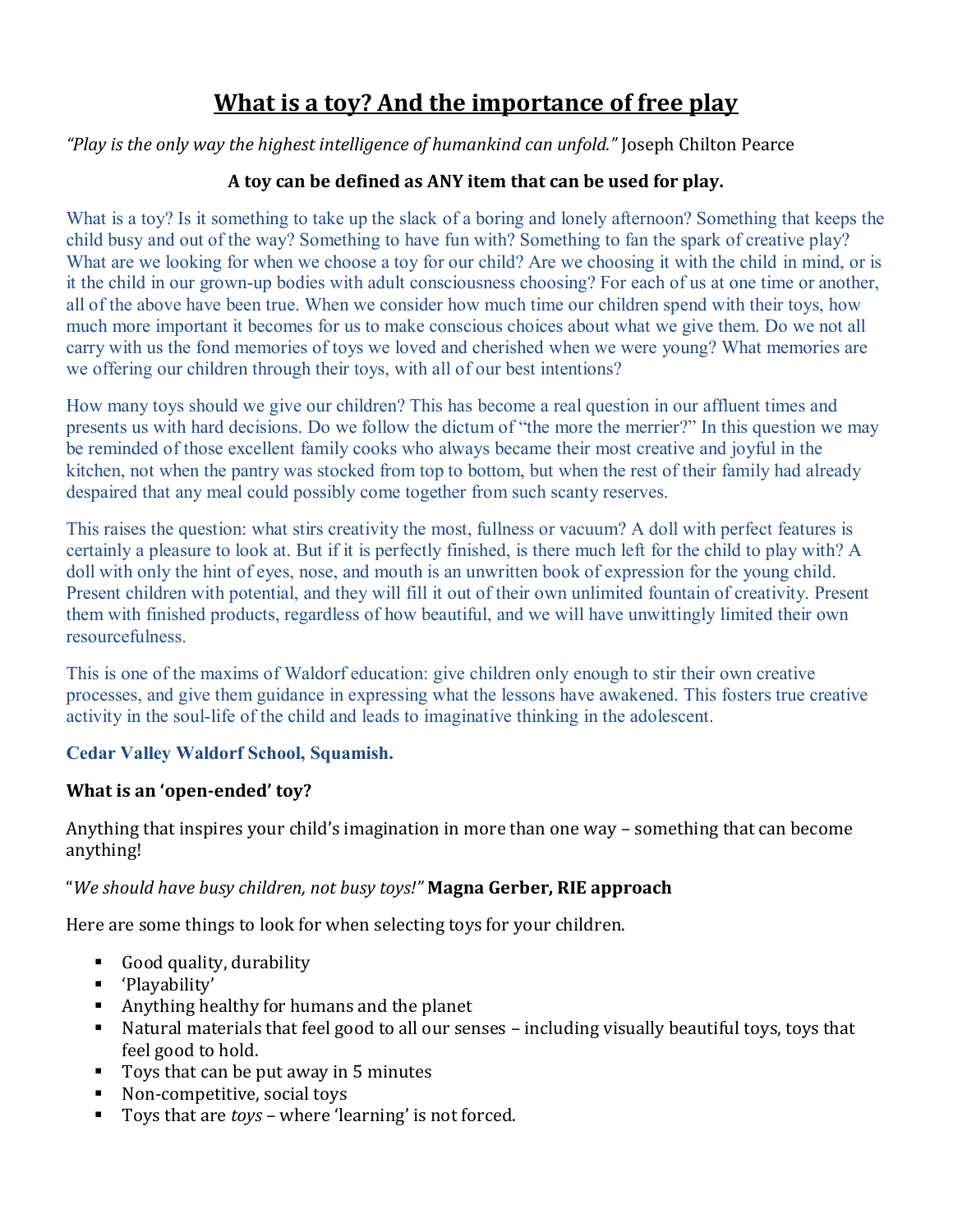You DON'T have to spend money on awesome toys. In fact, the best toys ever are free, or very inexpensive.

#### **Top 10 open-ended toys EVER**

- 1. A stick
- 2. A hox
- 3. A rope/piece of string
- 4. A cardboard tube
- 5. A spade, a bucket, and some sand/dirt/snow

## **Also highly recommended:**

- Wooden train sets (not with the tables – the table can be limiting to imagination and skill level!)
- Baskets to put toys in (and to carry them around in)
- Costumes don't have to be fancy AT ALL. Old grown up clothes work beautifully!
- Art supplies glue, scissors, paper, large crayons/pencil crayons etc – no need for fancy kits
- 6. A ball
- 7. Wooden Blocks
- 8. Large pieces of fabric (silks are lovely: anything will do!)
- 9. A doll
- 10. Jars with lids
- Baskets of buttons & beads, string.
- Polished crystals, geodes, river rocks
- Pine cones, dried bark & materials from the natural world
- Deck of cards
- Real life cleaning tools child sized broom etc.
- Real life cooking tools
- Real life mending tools

It's important to allow your children to discover the toys themselves.

Resist the urge to show your child what to 'do' with their toys, and let them do whatever they will do – let go of your expectations when it comes to play, and you will be rewarded by a peek into a child's true imagination!

### **Why open-ended toys and play?**

In her book *Playing to Get Smart*, Betty Jones, Ph.D., urges parents to understand that children and adults who are skilled at play with both things and ideas, have the power, influence, and capacity to create meaningful lives. They are more receptive to ambiguity than those who are stuck in the way things are or were. Play is a "happy talent."

Open-ended play helps foster happy talent in a relaxed way. It also supports the mission behind the American Academy of Pediatrics' 2006 Report on the Importance of Play, which emphasizes that all children need free, undirected play for creative growth, selfreflection, and decompression. Here's why it works:

 **Less pressure.** With no predetermined outcome, open-ended play eases off the gas pedal of achievement and allows children to focus on creating based on inner inspiration. During play, children have choices and decisions to make. This format offers great potential for self-discovery.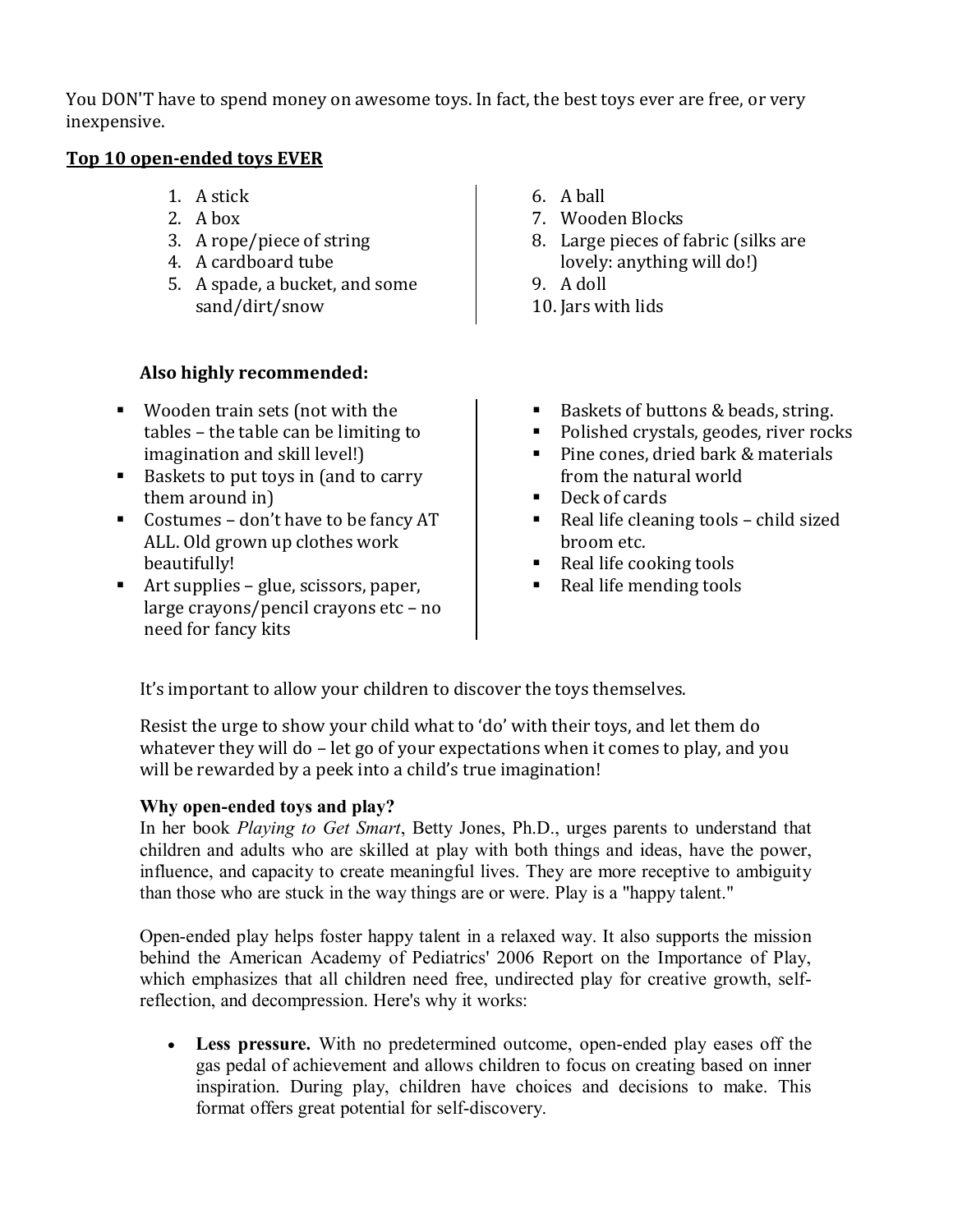- **No errors.** Since trial and error is part of open-ended play, unintended mistakes cause children to pause and wonder. "Errors" produce fascination and foster new creation. Self-initiating behaviors are developed.
- **Liberty at last.** Open-ended play gives children a sense of freedom and autonomy to develop initiative and self-confidence. They enjoy making choices themselves, affirming their ability to be responsible and self-directed.

[http://www.scholastic.com/parents/resources/article/creativity-play/endless](http://www.scholastic.com/parents/resources/article/creativity-play/endless-possibilities)[possibilities](http://www.scholastic.com/parents/resources/article/creativity-play/endless-possibilities)

#### **Kinds of toys you may want to consider discarding or storing:**

- **1. Anything broken**: put it on a 'to mend' pile if it can be mended. If you haven't mended it within 2 weeks, recycle it.
- **2. Anything missing pieces.**
- **3. Anything developmentally inappropriate**  toys they have grown out of, or not yet grown into.
- **4. Anything 'fixed' in concept.**
- **5. Anything that requires you to buy more of to make it work/keep it working**
- **6. Anything that comes with social pressure to you buy more/ collect**
- **7. Anything too complicated or that breaks easily**
- **8. Anything that requires batteries, makes electronic noise, flashes – generally high stimulus.**
- **9. Anything annoying, offensive or which encourages corrosive & dangerous play (evil characters / war games)**
- **10. Anything environmentally unfriendly or toxic made of plastic**
- **11. Anything that 'forces' learning –** it's just not as fun as figuring things out yourself!

### **What is a 'closed' toy?**

- Anything that only has one specific function
- Anything that has one clear 'right' way to do it for example, puzzles.
- I put gender-specific toys into this category too, as they close off imaginative play for boys or girls, and direct them away from avenues of empathy and understanding the opposite gender.

### **Simplifying and sorting through your toys:**

*"An avalanche of toys invites emotional disconnect and a sense of overwhelm,"* Dr. Kim John Payne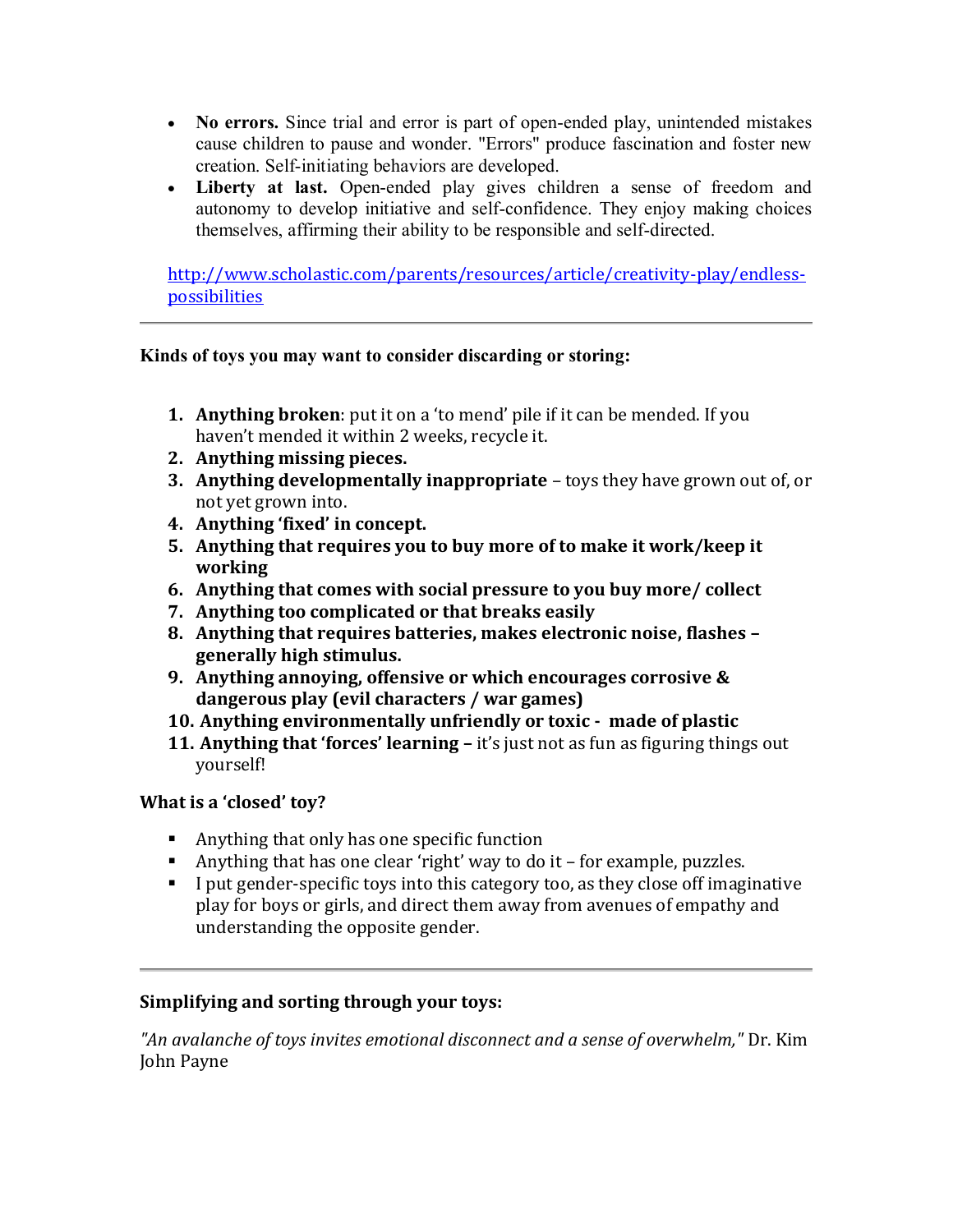Create and choose your OWN guidelines for your OWN family. You have the power to create, choose and live by your own family values, and this includes decisions about your family environment – including toys.

**Rotation**: You don't have to throw out all your toys. But there's a lot to be said for rotating them – much the same way we rotate our adult 'toys' of skis in the winter, canoes & bikes in the summer – and aren't they so much more fun when we haven't seen them in a while? Rotating toys seasonally or on a monthly basis is a great idea for de-cluttering, seeing the power of less, without having to 'give up' toys on a permanent basis.

Keep a 'Grandparents Box' of those well-intentioned toys from grandparents that just don't fit in… or better yet, be honest with grandma about your family values, and ask her to respect your parenting choices. They're yours to make.

# **2 easy ideas for gift giving: 4 little Somethings** Something they want Something they need Something to wear Something to read **5 Hands** Handmade Hand-me-down Second hand A helping hand Hand in Hand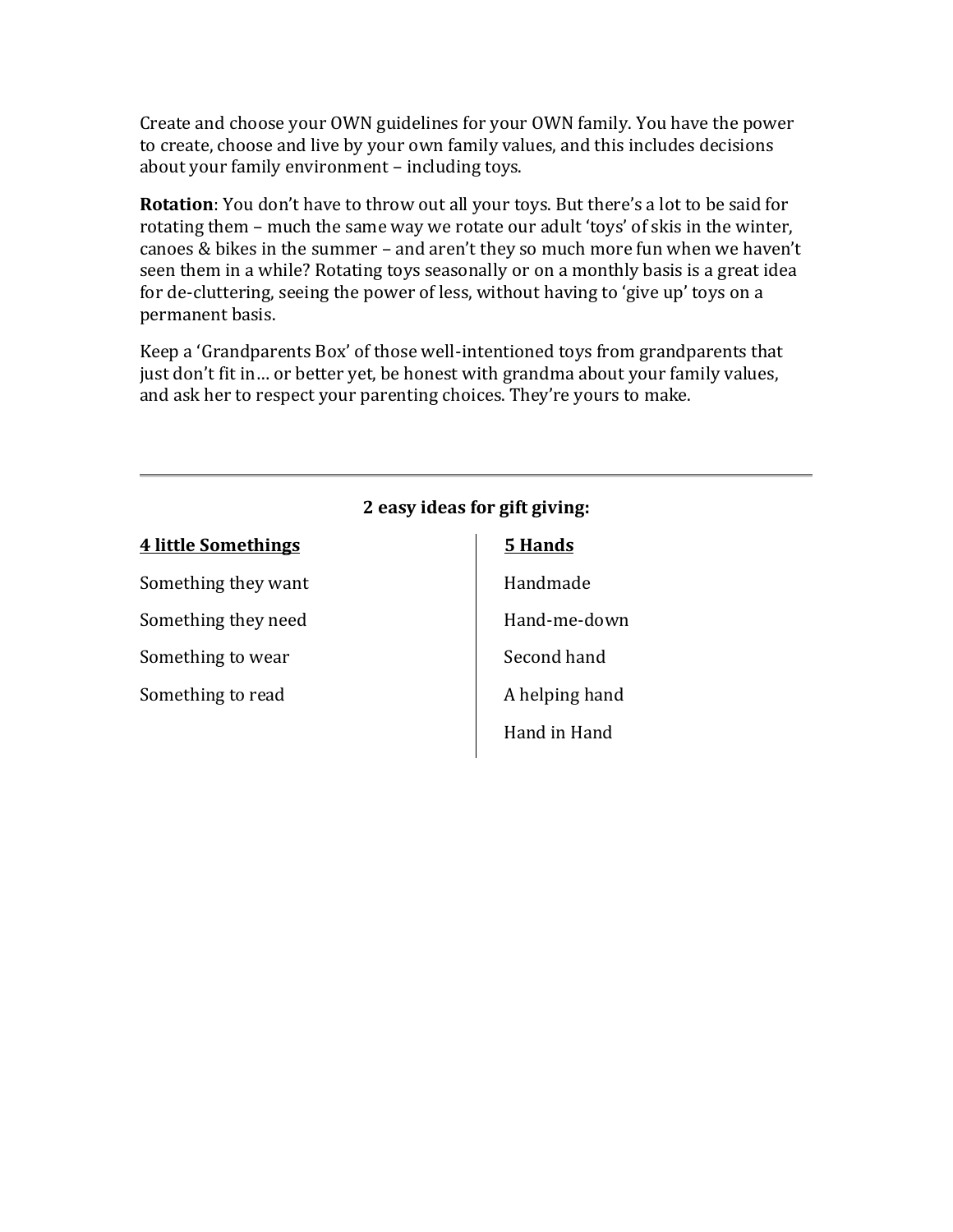#### **Article on toys & environment**

#### *Walt Whitman once wrote:*

*"There was a child went forth every day, And the first object he look'd upon he became. And that object became part of him for a day or a certain part of the day, Or for many years or stretching cycle of years."*

*Young children absorb the essence and form of everything they see. My 3 year old daughter is so taken by everything she sees, that she immediately wants to pretend to be the object or person she just encountered. Children learn sensorally from their immediate surroundings. They soak it all in on multiple levels and absorb their impressions directly into their beings. These early impressions shape the way they come to understand and view the world.* 

*For this reason, we must make a concerted effort to use discernment with the things we expose our children to. The optimum environment for their development is within the immediacy of the family and the home, where they can touch, play and discover the world with their own hands an within a nurturing safe place.* 

*They need to hear the natural sounds in your home and play and climb and get attuned to their immediate environments. We have been wrongly taught that children need to be constantly entertained, that more is more, and that the sooner they can learn the better, but things have spun out of control. We need to get back to basics, back to the essentials, back to nature.* 

*We have to strip away all the layers of illusion, and beliefs and fear and listen to our hearts when it comes to what is best for our young children. They are bright new little angels, so impressionable, we must take good care and protect their innocence, their childhood. Times are moving so fast, children are young adults; they are exposed to so much and are developing so young. As parents, we are their guardians, and our job is to protect and nourish their development.*

*We need to go our own way, listen to our inner knowing and create a new reality for them. The most important thing we can hope for our children is they feel connected to source and grounded in a strong sense of self for who they uniquely are. Isn't this what every parent would hope for their child? Isn't this what we hope for ourselves?* 

*"Be as simple as you can be; you will be astonished to see how uncomplicated and happy your life can become." ~Paramahansa Yogananda* 

*For when you make the effort to create the space to allow your child to develop organically, they learn to develop their imagination and will spend hours engaged in creative playing on their own and you will get the time you will need! It's hard to imagine but it's true.*

*When you are not constantly filling up their space with things to "entertain" them, they will reach that space where they will feel "bored." They will hit that wall and they will move through it! For out of boredom a new idea eventually arises and is born. We cannot fill time with constant distractions. They must learn to abide in their own selves and learn to use their imagination, their brilliant minds, to imagine possibilities and endless ideas of fun and play. That is truly the greatest gift you could give your child. Allow him to develop those muscles by creating that space for exploration.*

#### *Open-ended Toys*

*Open-ended toys are toys that are not defined and therefore can become many things within play. For example Dora will always be Dora, she already has a storyline and persona attached to her as does every*